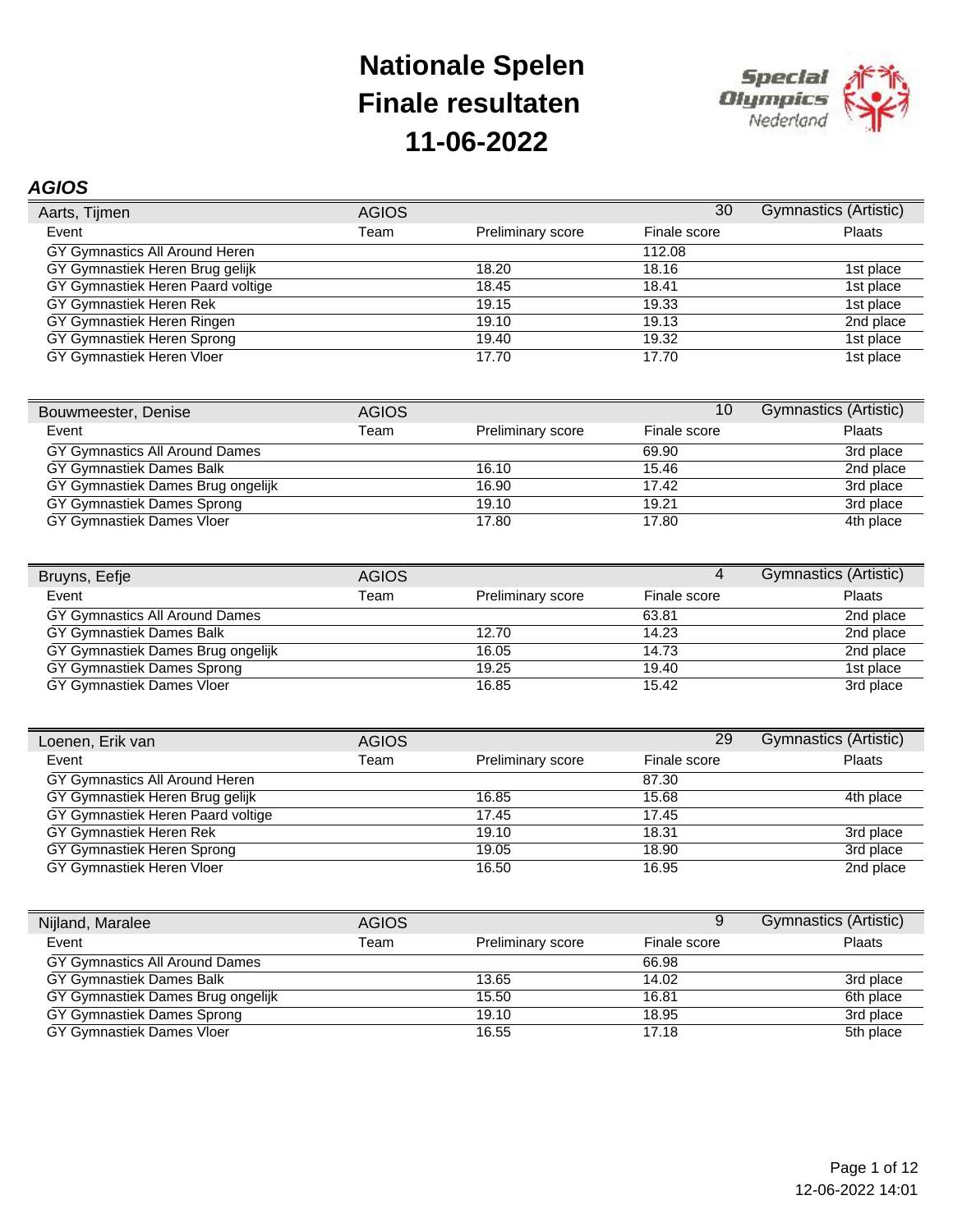

### *AGIOS*

| Siemerink, Maud                   | <b>AGIOS</b> |                          |              | Gymnastics (Artistic) |
|-----------------------------------|--------------|--------------------------|--------------|-----------------------|
| Event                             | Team         | <b>Preliminary score</b> | Finale score | <b>Plaats</b>         |
| GY Gymnastiek Dames Balk          |              | 7.60                     | 7.67         | 3rd place             |
| GY Gymnastiek Dames Brug ongelijk |              | 7.80                     | 8.43         | 2nd place             |
| GY Gymnastiek Dames Sprong        |              | 12.80                    | 15.91        | 3rd place             |
| GY Gymnastiek Dames Vloer         |              | 7.05                     | 7.83         | 4th place             |

| Timmermans, Kris                  | <b>AGIOS</b> |                   | 28           | Gymnastics (Artistic) |
|-----------------------------------|--------------|-------------------|--------------|-----------------------|
| Event                             | Team         | Preliminary score | Finale score | Plaats                |
| GY Gymnastics All Around Heren    |              |                   | 111.36       |                       |
| GY Gymnastiek Heren Brug gelijk   |              | 18.20             | 18.50        | 2nd place             |
| GY Gymnastiek Heren Paard voltige |              | 18.30             | 18.45        | 1st place             |
| GY Gymnastiek Heren Rek           |              | 18.85             | 18.73        | 1st place             |
| GY Gymnastiek Heren Ringen        |              | 18.65             | 18.57        | 2nd place             |
| GY Gymnastiek Heren Sprong        |              | 19.45             | 19.45        | 1st place             |
| GY Gymnastiek Heren Vloer         |              | 17.30             | 17.63        | 2nd place             |

| Veenink, Danuta                   | <b>AGIOS</b> |                          |              | <b>Gymnastics (Artistic)</b> |
|-----------------------------------|--------------|--------------------------|--------------|------------------------------|
| Event                             | Team         | <b>Preliminary score</b> | Finale score | Plaats                       |
| GY Gymnastics All Around Dames    |              |                          | 65.23        |                              |
| GY Gymnastiek Dames Balk          |              | 15.55                    | 15.28        | 4th place                    |
| GY Gymnastiek Dames Brug ongelijk |              | 13.55                    | 16.10        | 5th place                    |
| GY Gymnastiek Dames Sprong        |              | 18.85                    | 19.18        | 2nd place                    |
| GY Gymnastiek Dames Vloer         |              | 13.60                    | 14.65        | 1st place                    |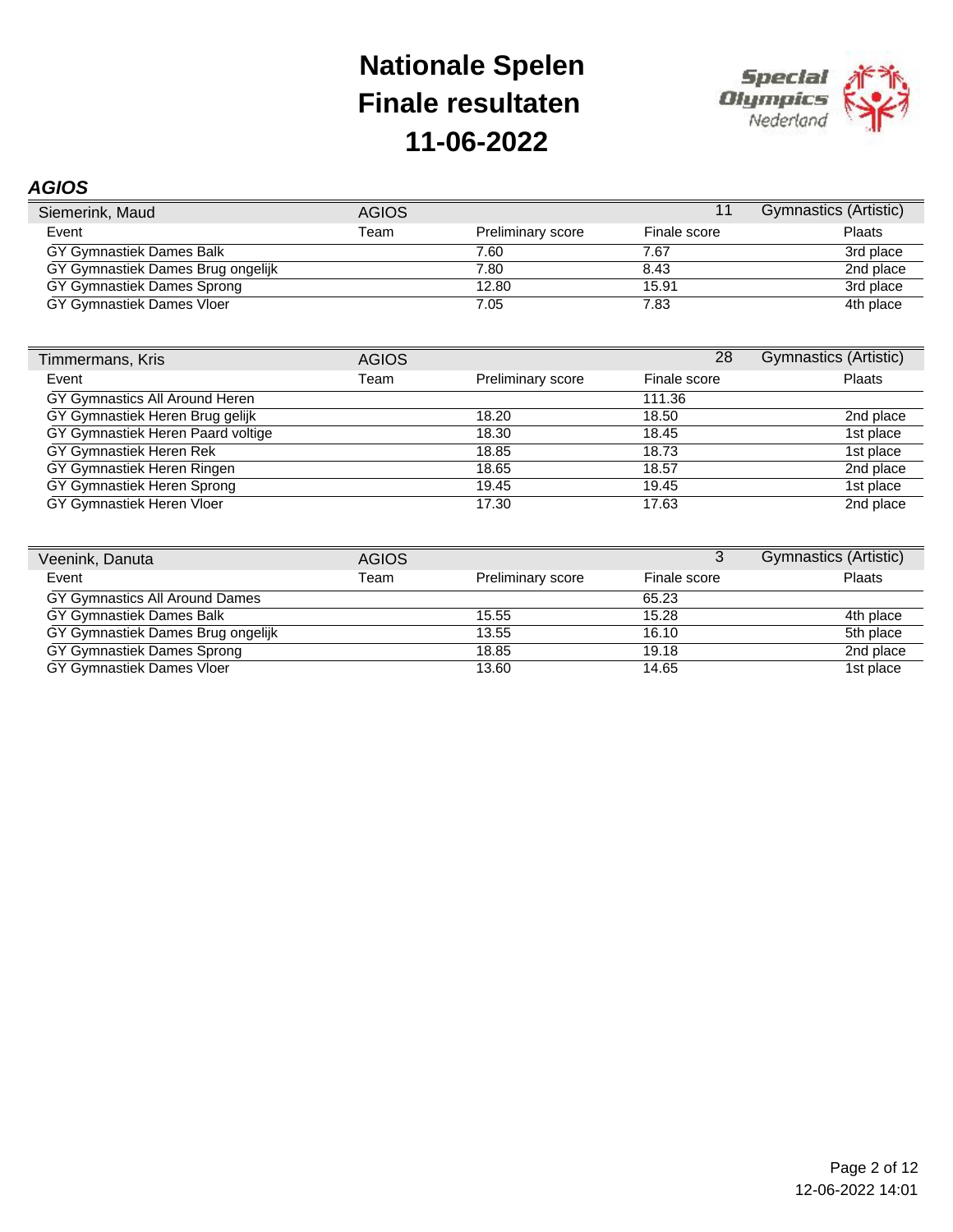

### *ASC Gym & D*

| Ekkelenkamp, Erik-Jan             | ASC Gym & D |                          | 41           | Gymnastics (Artistic) |
|-----------------------------------|-------------|--------------------------|--------------|-----------------------|
| Event                             | Team        | <b>Preliminary score</b> | Finale score | <b>Plaats</b>         |
| GY Gymnastics All Around Heren    |             |                          | 86.01        |                       |
| GY Gymnastiek Heren Brug gelijk   |             | 17.60                    | 17.07        | 1st place             |
| GY Gymnastiek Heren Paard voltige |             | 16.60                    | 16.52        |                       |
| GY Gymnastiek Heren Ringen        |             | 14.90                    | 17.03        | 5th place             |
| GY Gymnastiek Heren Sprong        |             | 19.15                    | 18.81        | 4th place             |
| GY Gymnastiek Heren Vloer         |             | 16.10                    | 16.55        | 4th place             |

| Morrenhof, Maarten                | ASC Gym & D |                          | 39           | Gymnastics (Artistic) |
|-----------------------------------|-------------|--------------------------|--------------|-----------------------|
| Event                             | Team        | <b>Preliminary score</b> | Finale score | Plaats                |
| GY Gymnastics All Around Heren    |             |                          | 87.29        |                       |
| GY Gymnastiek Heren Brug gelijk   |             | 17.55                    | 16.76        | 3rd place             |
| GY Gymnastiek Heren Paard voltige |             | 17.05                    | 16.78        | 5th place             |
| GY Gymnastiek Heren Ringen        |             | 17.70                    | 18.33        | 3rd place             |
| GY Gymnastiek Heren Sprong        |             | 19.10                    | 18.80        | 4th place             |
| GY Gymnastiek Heren Vloer         |             | 16.00                    | 16.60        | 3rd place             |

| Pekkeriet, Bert                   | ASC Gym & D |                          | 40           | Gymnastics (Artistic) |
|-----------------------------------|-------------|--------------------------|--------------|-----------------------|
| Event                             | Team        | <b>Preliminary score</b> | Finale score | <b>Plaats</b>         |
| GY Gymnastics All Around Heren    |             |                          | 85.50        |                       |
| GY Gymnastiek Heren Brug gelijk   |             | 17.10                    | 16.76        | 2nd place             |
| GY Gymnastiek Heren Paard voltige |             | 16.55                    | 15.31        |                       |
| GY Gymnastiek Heren Ringen        |             | 16.05                    | 17.43        | 4th place             |
| GY Gymnastiek Heren Sprong        |             | 19.15                    | 19.18        | 1st place             |
| GY Gymnastiek Heren Vloer         |             | 15.45                    | 16.80        | 2nd place             |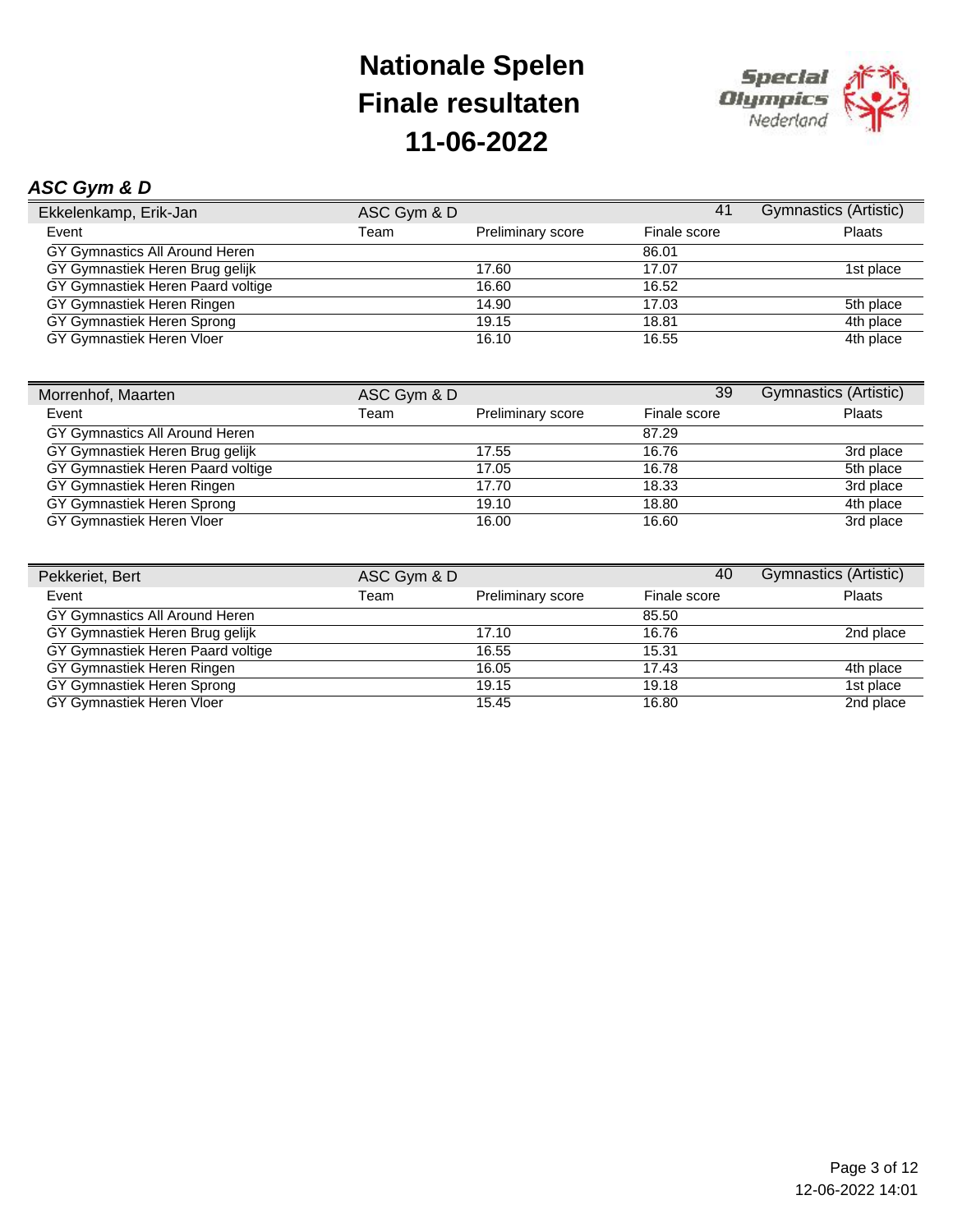

### *NOVITAS*

| Berg, Anne van den                | <b>NOVITAS</b> |                          | 14           | <b>Gymnastics (Artistic)</b> |
|-----------------------------------|----------------|--------------------------|--------------|------------------------------|
| Event                             | Team           | <b>Preliminary score</b> | Finale score | <b>Plaats</b>                |
| GY Gymnastics All Around Dames    |                |                          | 72.67        | 1st place                    |
| GY Gymnastiek Dames Balk          |                | 17.50                    | 17.53        | 1st place                    |
| GY Gymnastiek Dames Brug ongelijk |                | 16.60                    | 17.35        | 4th place                    |
| GY Gymnastiek Dames Sprong        |                | 19.35                    | 19.42        | 1st place                    |
| GY Gymnastiek Dames Vloer         |                | 16.10                    | 18.35        | 2nd place                    |

| Bijsterbosch, Imre                | <b>NOVITAS</b> |                   | 33           | Gymnastics (Artistic) |
|-----------------------------------|----------------|-------------------|--------------|-----------------------|
| Event                             | Team           | Preliminary score | Finale score | Plaats                |
| GY Gymnastics All Around Heren    |                |                   | 68.19        |                       |
| GY Gymnastiek Heren Brug gelijk   |                | 16.75             | 16.48        | 3rd place             |
| GY Gymnastiek Heren Paard voltige |                | 16.65             | 16.83        |                       |
| GY Gymnastiek Heren Rek           |                |                   |              |                       |
| GY Gymnastiek Heren Ringen        |                |                   |              |                       |
| GY Gymnastiek Heren Sprong        |                | 18.75             | 18.97        | 3rd place             |
| GY Gymnastiek Heren Vloer         |                | 15.50             | 15.87        | 4th place             |

| Doornik, Han van                  | <b>NOVITAS</b> |                          | 37           | <b>Gymnastics (Artistic)</b> |
|-----------------------------------|----------------|--------------------------|--------------|------------------------------|
| Event                             | Team           | <b>Preliminary score</b> | Finale score | <b>Plaats</b>                |
| GY Gymnastiek Heren Brug gelijk   |                | 15.05                    | 13.96        | 5th place                    |
| GY Gymnastiek Heren Paard voltige |                | 9.50                     | 9.38         | 1st place                    |
| GY Gymnastiek Heren Rek           |                | 9.30                     | 8.96         | 1st place                    |
| GY Gymnastiek Heren Sprong        |                | 19.30                    | 19.00        | 2nd place                    |
| GY Gymnastiek Heren Vloer         |                | 7.05                     | 6.26         | 4th place                    |

| Hensbergen, Marleen               | <b>NOVITAS</b> |                          | 25           | Gymnastics (Artistic) |
|-----------------------------------|----------------|--------------------------|--------------|-----------------------|
| Event                             | Team           | <b>Preliminary score</b> | Finale score | <b>Plaats</b>         |
| GY Gymnastics All Around Dames    |                |                          | 34.89        | 2nd place             |
| GY Gymnastiek Dames Balk          |                | 3.50                     | 3.87         | 1st place             |
| GY Gymnastiek Dames Brug ongelijk |                | 8.40                     | 7.57         | 3rd place             |
| GY Gymnastiek Dames Sprong        |                | 14.05                    | 16.45        | 2nd place             |
| GY Gymnastiek Dames Vloer         |                | 6.90                     | 6.97         | 6th place             |

| Israëls, Anna                     | <b>NOVITAS</b> |                   | 15           | Gymnastics (Artistic) |
|-----------------------------------|----------------|-------------------|--------------|-----------------------|
| Event                             | Team           | Preliminary score | Finale score | Plaats                |
| GY Gymnastics All Around Dames    |                |                   | 70.12        |                       |
| GY Gymnastiek Dames Balk          |                | 14.75             | 16.02        | 1st place             |
| GY Gymnastiek Dames Brug ongelijk |                | 16.40             | 16.32        | 7th place             |
| GY Gymnastiek Dames Sprong        |                | 18.85             | 19.26        | 2nd place             |
| GY Gymnastiek Dames Vloer         |                | 17.45             | 18.50        | 1st place             |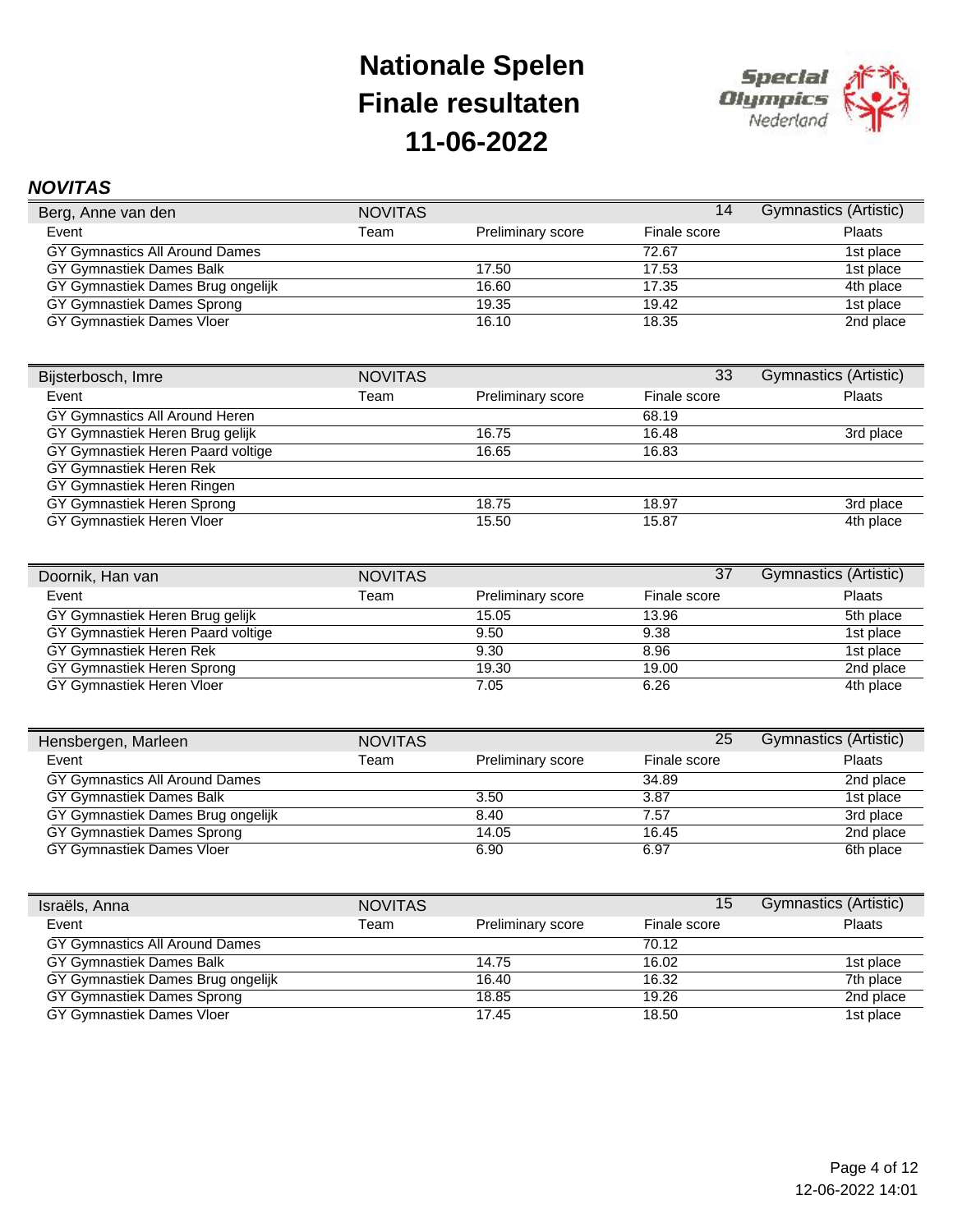

### *NOVITAS*

| Johnson, Suzanne                  | <b>NOVITAS</b> |                   | 16           | Gymnastics (Artistic) |
|-----------------------------------|----------------|-------------------|--------------|-----------------------|
| Event                             | Team           | Preliminary score | Finale score | <b>Plaats</b>         |
| GY Gymnastics All Around Dames    |                |                   | 66.93        |                       |
| GY Gymnastiek Dames Balk          |                | 10.20             | 13.20        | 1st place             |
| GY Gymnastiek Dames Brug ongelijk |                | 17.15             | 17.63        | 2nd place             |
| GY Gymnastiek Dames Sprong        |                | 18.80             | 19.28        | 1st place             |
| GY Gymnastiek Dames Vloer         |                | 16.65             | 16.80        | 6th place             |

| Kleverwal, Claudia                | <b>NOVITAS</b> |                          | 24           | Gymnastics (Artistic) |
|-----------------------------------|----------------|--------------------------|--------------|-----------------------|
| Event                             | Team           | <b>Preliminary score</b> | Finale score | <b>Plaats</b>         |
| GY Gymnastiek Dames Balk          |                | 14.05                    | 15.58        | 1st place             |
| GY Gymnastiek Dames Brug ongelijk |                |                          |              |                       |
| GY Gymnastiek Dames Sprong        |                | 15.05                    | 16.70        | 1st place             |
| GY Gymnastiek Dames Vloer         |                | 8.50                     | 8.31         | 3rd place             |

| Ongemba, Alvin                    | <b>NOVITAS</b> |                   | 35           | Gymnastics (Artistic) |
|-----------------------------------|----------------|-------------------|--------------|-----------------------|
| Event                             | Team           | Preliminary score | Finale score | Plaats                |
| GY Gymnastiek Heren Brug gelijk   |                |                   |              |                       |
| GY Gymnastiek Heren Paard voltige |                | 8.55              | 8.66         | 6th place             |
| GY Gymnastiek Heren Rek           |                | 8.75              | 8.93         | 2nd place             |
| GY Gymnastiek Heren Sprong        |                | 18.70             | 19.00        | 2nd place             |
| GY Gymnastiek Heren Vloer         |                | 6.75              | 7.91         | 3rd place             |

| Rijssen, Arjan van                | <b>NOVITAS</b> |                          | 34           | Gymnastics (Artistic) |
|-----------------------------------|----------------|--------------------------|--------------|-----------------------|
| Event                             | Team           | <b>Preliminary score</b> | Finale score | <b>Plaats</b>         |
| GY Gymnastics All Around Heren    |                |                          | 84.78        |                       |
| GY Gymnastiek Heren Brug gelijk   |                | 17.00                    | 16.70        | 4th place             |
| GY Gymnastiek Heren Paard voltige |                | 17.40                    | 17.43        | 3rd place             |
| GY Gymnastiek Heren Rek           |                | 18.45                    | 16.08        | 5th place             |
| GY Gymnastiek Heren Ringen        |                |                          |              |                       |
| GY Gymnastiek Heren Sprong        |                | 18.55                    | 18.96        | 3rd place             |
| GY Gymnastiek Heren Vloer         |                | 14.20                    | 15.58        | 5th place             |

| Schut, Daniëlle                   | <b>NOVITAS</b> |                          | 22           | Gymnastics (Artistic) |
|-----------------------------------|----------------|--------------------------|--------------|-----------------------|
| Event                             | Team           | <b>Preliminary score</b> | Finale score | Plaats                |
| GY Gymnastiek Dames Balk          |                | 8.65                     | 9.13         | 1st place             |
| GY Gymnastiek Dames Brug ongelijk |                | 8.35                     | 8.50         | 1st place             |
| GY Gymnastiek Dames Sprong        |                | 14.80                    | 16.56        | 1st place             |
| GY Gymnastiek Dames Vloer         |                | 8.60                     | 8.78         | 1st place             |

| Tellegen, Nicolle                 | <b>NOVITAS</b> |                          | 23           | Gymnastics (Artistic) |
|-----------------------------------|----------------|--------------------------|--------------|-----------------------|
| Event                             | Team           | <b>Preliminary score</b> | Finale score | <b>Plaats</b>         |
| GY Gymnastics All Around Dames    |                |                          | 41.16        | 1st place             |
| GY Gymnastiek Dames Balk          |                | 7.40                     | 8.15         | 2nd place             |
| GY Gymnastiek Dames Brug ongelijk |                | 9.10                     | 8.38         | 3rd place             |
| GY Gymnastiek Dames Sprong        |                | 14.75                    | 16.36        | 2nd place             |
| GY Gymnastiek Dames Vloer         |                | 8.00                     | 8.26         | 4th place             |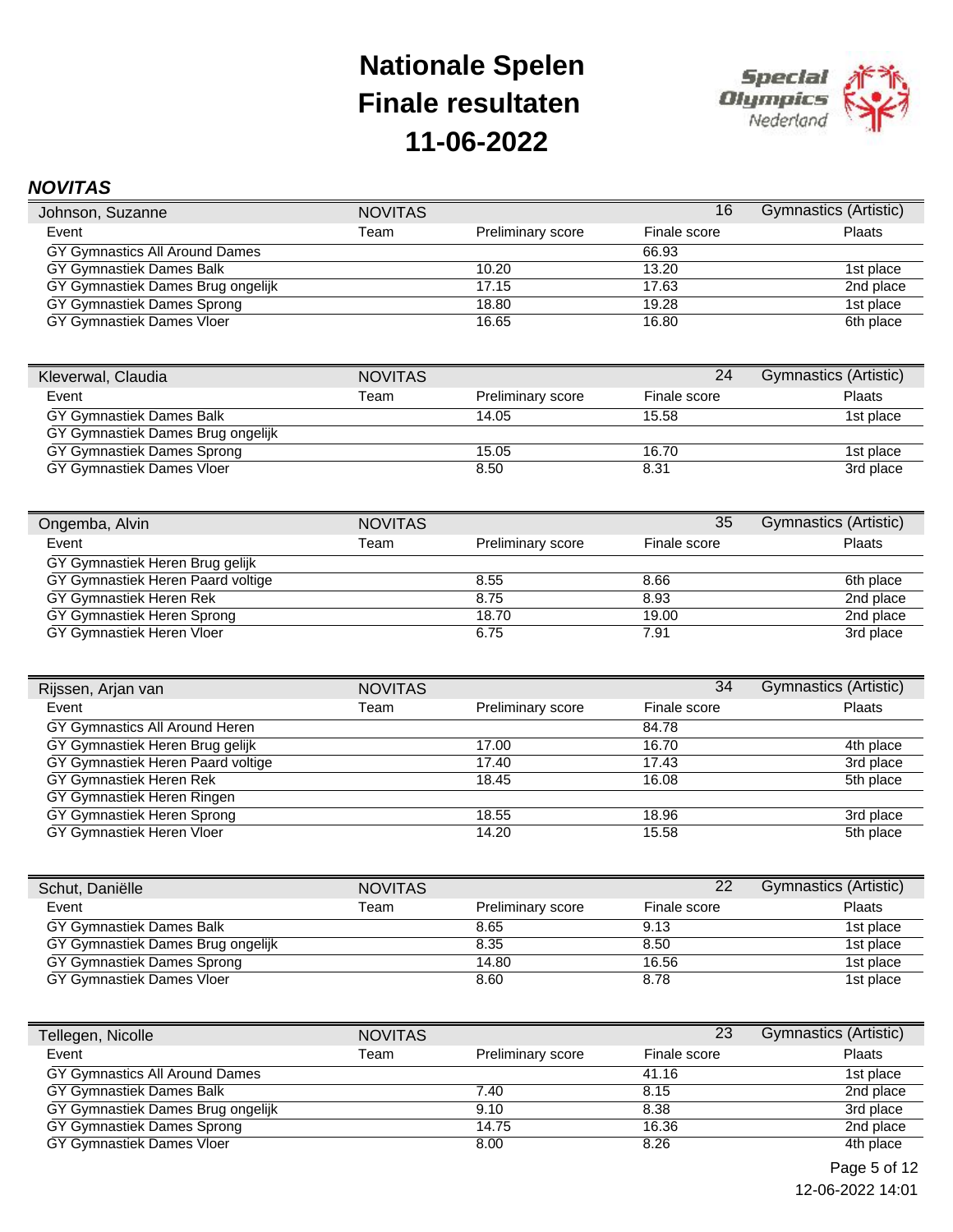

### *NOVITAS*

| Visser, Matthijs                  | <b>NOVITAS</b> |                   | 36           | Gymnastics (Artistic) |
|-----------------------------------|----------------|-------------------|--------------|-----------------------|
| Event                             | Team           | Preliminary score | Finale score | Plaats                |
| GY Gymnastiek Heren Brug gelijk   |                |                   |              |                       |
| GY Gymnastiek Heren Paard voltige |                | 9.40              | 9.17         | 2nd place             |
| GY Gymnastiek Heren Rek           |                | 8.90              | 8.48         | 5th place             |
| GY Gymnastiek Heren Ringen        |                |                   |              |                       |
| GY Gymnastiek Heren Sprong        |                | 18.20             | 18.53        | 5th place             |
| GY Gymnastiek Heren Vloer         |                | 7.15              | 7.86         | 1st place             |

| Vries, Lies de                    | <b>NOVITAS</b> |                   |              | Gymnastics (Artistic) |
|-----------------------------------|----------------|-------------------|--------------|-----------------------|
| Event                             | Team           | Preliminary score | Finale score | Plaats                |
| GY Gymnastiek Dames Balk          |                | 17.30             | 14.67        | 2nd place             |
| GY Gymnastiek Dames Brug ongelijk |                | 16.15             | 17.87        | 3rd place             |
| GY Gymnastiek Dames Sprong        |                | 11.30             | 11.26        | 1st place             |
| GY Gymnastiek Dames Vloer         |                | 7.75              | 8.42         | 2nd place             |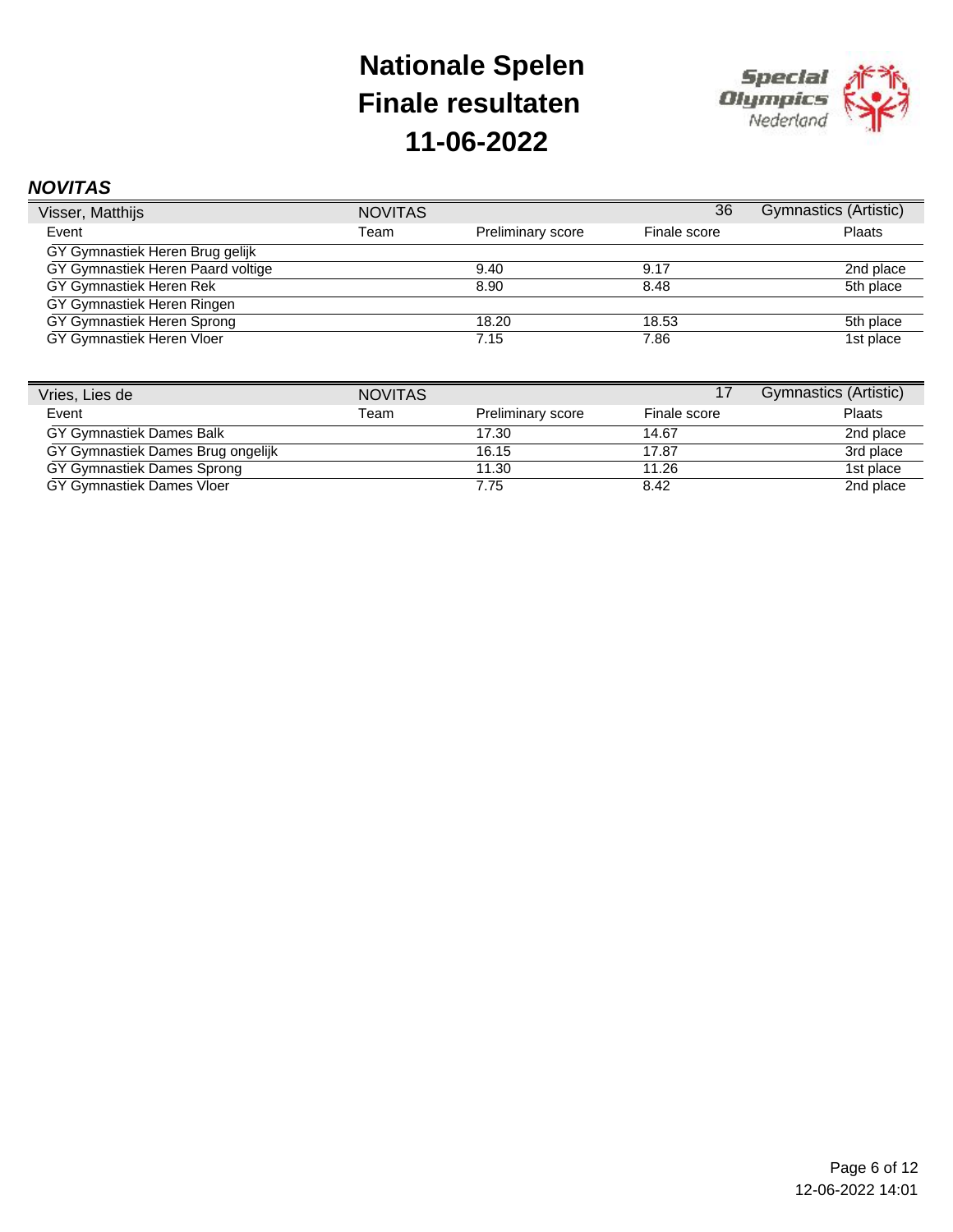

#### *Penta*

| Masselink, Jeffrey                | Penta |                   | 38           | Gymnastics (Artistic) |
|-----------------------------------|-------|-------------------|--------------|-----------------------|
| Event                             | Team  | Preliminary score | Finale score | Plaats                |
| GY Gymnastics All Around Heren    |       |                   | 110.52       |                       |
| GY Gymnastiek Heren Brug gelijk   |       | 18.70             | 18.66        | 1st place             |
| GY Gymnastiek Heren Paard voltige |       | 18.20             | 18.05        | 2nd place             |
| GY Gymnastiek Heren Rek           |       | 19.05             | 18.71        | 2nd place             |
| GY Gymnastiek Heren Ringen        |       | 18.75             | 19.16        | 1st place             |
| GY Gymnastiek Heren Sprong        |       | 19.15             | 19.07        | 2nd place             |
| GY Gymnastiek Heren Vloer         |       | 17.35             | 16.86        | 3rd place             |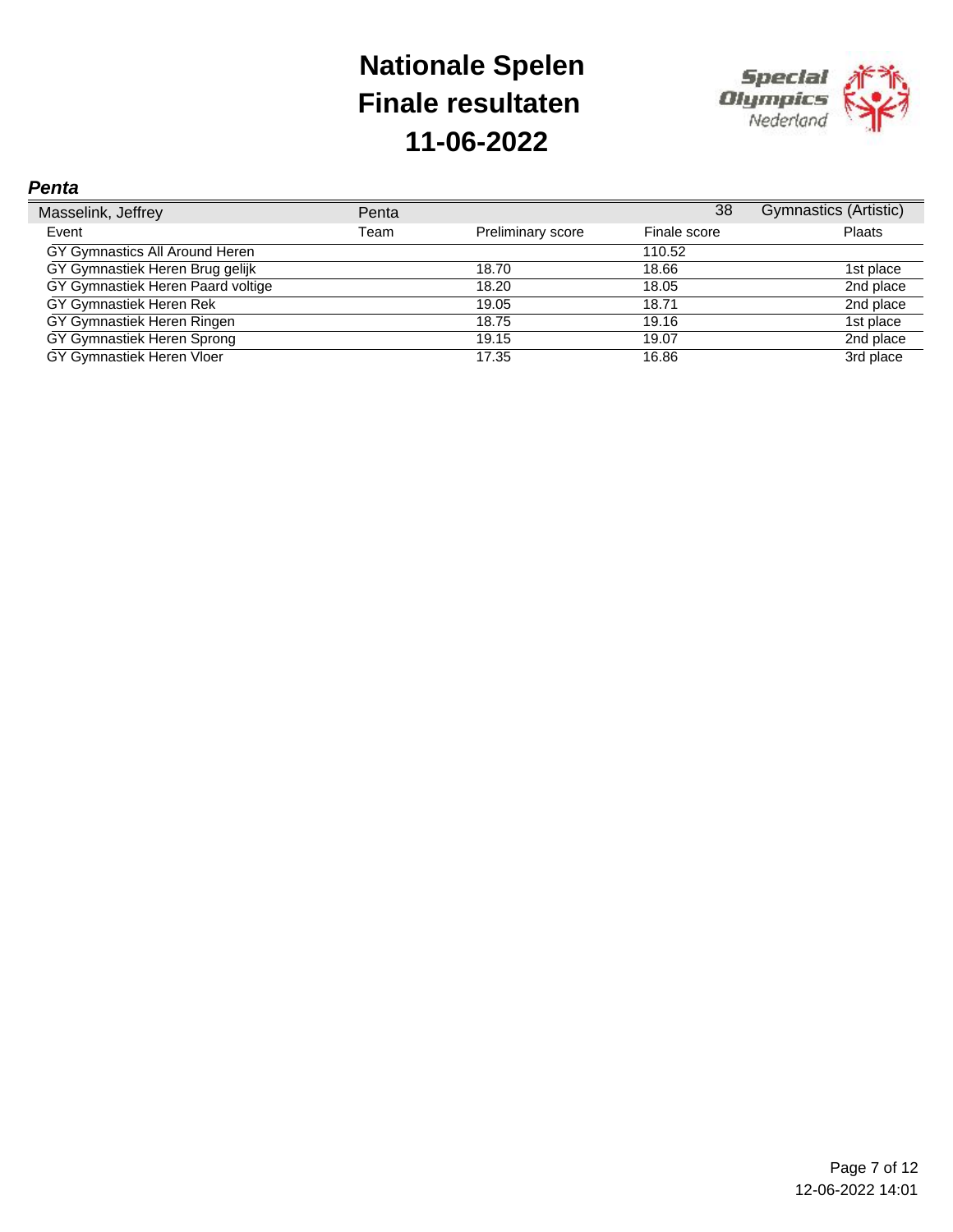

### *Special gym*

| Appukudige, Thijs               | Special gym |                          | 27           | Gymnastics (Artistic) |
|---------------------------------|-------------|--------------------------|--------------|-----------------------|
| Event                           | Team        | <b>Preliminary score</b> | Finale score | <b>Plaats</b>         |
| GY Gymnastics All Around Heren  |             |                          | 87.15        |                       |
| GY Gymnastiek Heren Brug gelijk |             | 15.60                    | 17.28        | 4th place             |
| GY Gymnastiek Heren Rek         |             | 16.05                    | 16.23        | 3rd place             |
| GY Gymnastiek Heren Ringen      |             | 16.65                    | 17.40        | 4th place             |
| GY Gymnastiek Heren Sprong      |             | 18.50                    | 18.83        | 3rd place             |
| GY Gymnastiek Heren Vloer       |             | 17.45                    | 17.37        | 3rd place             |

| Breda, Milou van                  | Special gym |                          | 13           | <b>Gymnastics (Artistic)</b> |
|-----------------------------------|-------------|--------------------------|--------------|------------------------------|
| Event                             | Team        | <b>Preliminary score</b> | Finale score | Plaats                       |
| GY Gymnastics All Around Dames    |             |                          | 74.14        | 1st place                    |
| GY Gymnastiek Dames Balk          |             | 17.70                    | 18.33        | 1st place                    |
| GY Gymnastiek Dames Brug ongelijk |             | 18.10                    | 18.92        | 1st place                    |
| GY Gymnastiek Dames Sprong        |             | 18.90                    | 18.82        | 5th place                    |
| GY Gymnastiek Dames Vloer         |             | 17.55                    | 18.03        | 1st place                    |

| Giessen, Josefien vd              | Special gym |                          | 6            | Gymnastics (Artistic) |
|-----------------------------------|-------------|--------------------------|--------------|-----------------------|
| Event                             | Team        | <b>Preliminary score</b> | Finale score | <b>Plaats</b>         |
| GY Gymnastics All Around Dames    |             |                          | 70.17        | 2nd place             |
| GY Gymnastiek Dames Balk          |             | 15.45                    | 15.41        | 3rd place             |
| GY Gymnastiek Dames Brug ongelijk |             | 17.25                    | 17.85        | 1st place             |
| GY Gymnastiek Dames Sprong        |             | 18.85                    | 19.00        | 4th place             |
| GY Gymnastiek Dames Vloer         |             | 19.90                    | 17.91        | 3rd place             |

| Kluijtmans, Esther                | Special gym |                          | 5            | Gymnastics (Artistic) |
|-----------------------------------|-------------|--------------------------|--------------|-----------------------|
| Event                             | Team        | <b>Preliminary score</b> | Finale score | Plaats                |
| GY Gymnastics All Around Dames    |             |                          | 67.35        | 4th place             |
| GY Gymnastiek Dames Balk          |             | 15.40                    | 14.16        | 2nd place             |
| GY Gymnastiek Dames Brug ongelijk |             | 16.60                    | 17.31        | 5th place             |
| GY Gymnastiek Dames Sprong        |             | 19.05                    | 19.23        | 2nd place             |
| GY Gymnastiek Dames Vloer         |             | 14.20                    | 16.63        | 2nd place             |

| Korsten, Kyara                    | Special gym |                          | 12 <sub>2</sub> | Gymnastics (Artistic) |
|-----------------------------------|-------------|--------------------------|-----------------|-----------------------|
| Event                             | Team        | <b>Preliminary score</b> | Finale score    | <b>Plaats</b>         |
| GY Gymnastics All Around Dames    |             |                          | 70.60           | 2nd place             |
| GY Gymnastiek Dames Balk          |             | 17.55                    | 16.05           | 2nd place             |
| GY Gymnastiek Dames Brug ongelijk |             | 17.10                    | 18.48           | 2nd place             |
| GY Gymnastiek Dames Sprong        |             | 18.80                    | 18.87           | 4th place             |
| GY Gymnastiek Dames Vloer         |             | 17.55                    | 17.17           | 2nd place             |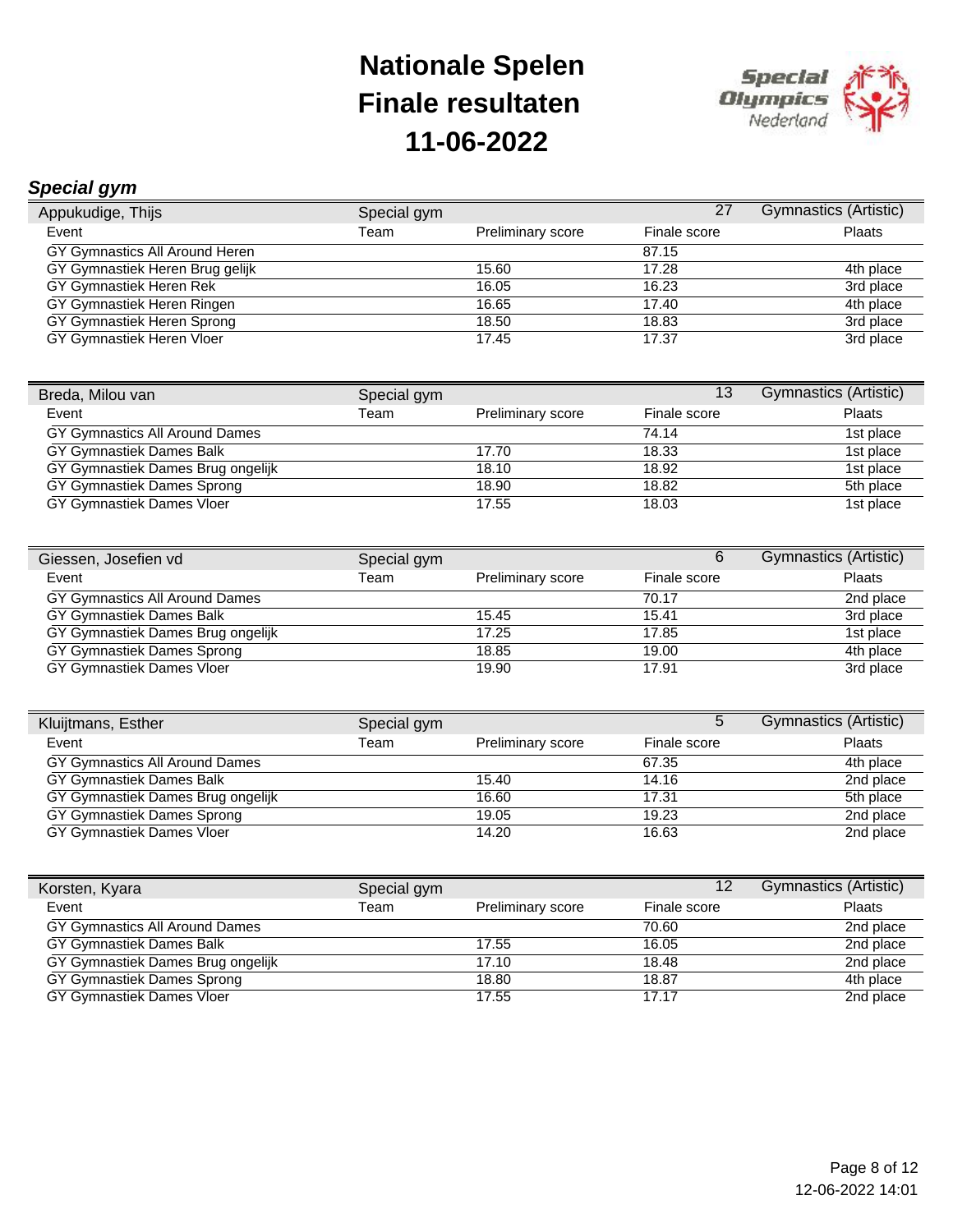

### *Special gym*

| $-$                               |             |                          |              |                       |
|-----------------------------------|-------------|--------------------------|--------------|-----------------------|
| Laar, Nienke vd                   | Special gym |                          | 18           | Gymnastics (Artistic) |
| Event                             | Team        | <b>Preliminary score</b> | Finale score | Plaats                |
| GY Gymnastics All Around Dames    |             |                          | 24.90        | 1st place             |
| GY Gymnastiek Dames Balk          |             | 3.00                     | 2.25         | 2nd place             |
| GY Gymnastiek Dames Brug ongelijk |             | 4.55                     | 4.81         | 1st place             |
| GY Gymnastiek Dames Sprong        |             | 10.30                    | 10.71        | 3rd place             |
| GY Gymnastiek Dames Vloer         |             | 7.50                     | 7.12         | 5th place             |
|                                   |             |                          |              |                       |

| Otter, Suus den                   | Special gym |                          | 19           | <b>Gymnastics (Artistic)</b> |
|-----------------------------------|-------------|--------------------------|--------------|------------------------------|
| Event                             | Team        | <b>Preliminary score</b> | Finale score | <b>Plaats</b>                |
| GY Gymnastics All Around Dames    |             |                          | 31.04        | 3rd place                    |
| GY Gymnastiek Dames Balk          |             | 5.50                     | 4.37         | 1st place                    |
| GY Gymnastiek Dames Brug ongelijk |             | 5.80                     | 7.22         | 2nd place                    |
| GY Gymnastiek Dames Sprong        |             | 10.25                    | 10.92        | 2nd place                    |
| GY Gymnastiek Dames Vloer         |             | 8.20                     | 8.50         | 1st place                    |

| Steeg, Mark                     | Special gym |                   | 26           | Gymnastics (Artistic) |
|---------------------------------|-------------|-------------------|--------------|-----------------------|
| Event                           | Team        | Preliminary score | Finale score | <b>Plaats</b>         |
| GY Gymnastics All Around Heren  |             |                   | 91.13        |                       |
| GY Gymnastiek Heren Brug gelijk |             | 18.10             | 17.83        | 3rd place             |
| GY Gymnastiek Heren Rek         |             | 16.80             | 16.38        | 2nd place             |
| GY Gymnastiek Heren Ringen      |             | 18.20             | 18.83        | 1st place             |
| GY Gymnastiek Heren Sprong      |             | 19.20             | 19.27        | 2nd place             |
| GY Gymnastiek Heren Vloer       |             | 18.70             | 18.77        | 1st place             |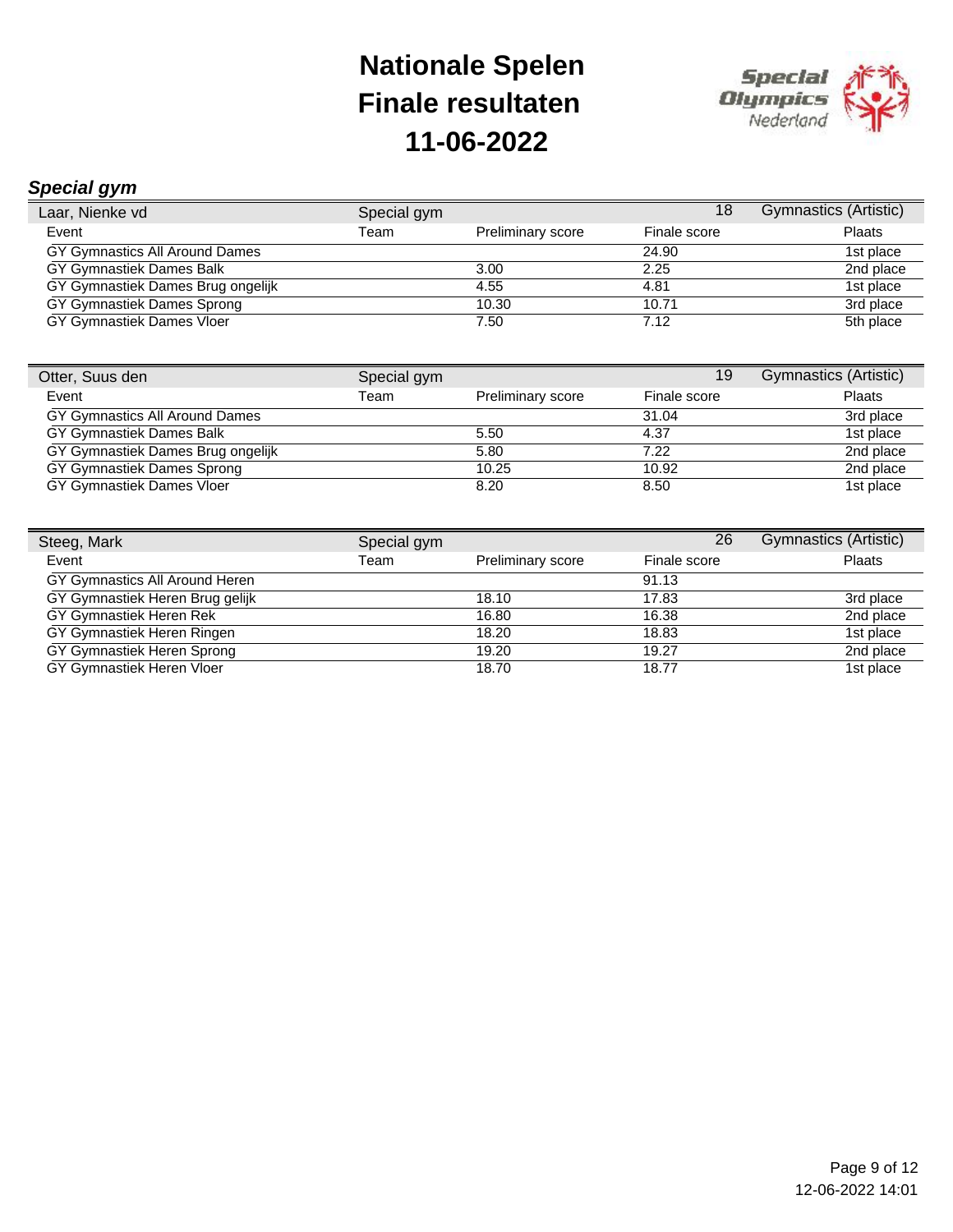

#### *TuMo*

| Boogert, Loek                     | TuMo |                          | 42           | Gymnastics (Artistic) |
|-----------------------------------|------|--------------------------|--------------|-----------------------|
| Event                             | Team | <b>Preliminary score</b> | Finale score | Plaats                |
| GY Gymnastiek Heren Brug gelijk   |      |                          |              |                       |
| GY Gymnastiek Heren Paard voltige |      | 8.85                     | 8.88         | 5th place             |
| GY Gymnastiek Heren Rek           |      | 8.75                     | 8.75         | 3rd place             |
| GY Gymnastiek Heren Ringen        |      |                          |              |                       |
| GY Gymnastiek Heren Sprong        |      | 18.85                    | 18.73        | 2nd place             |
| GY Gymnastiek Heren Vloer         |      | 8.50                     | 7.60         | 1st place             |

| Florijn, Kimberley                | TuMo |                          | 20           | <b>Gymnastics (Artistic)</b> |
|-----------------------------------|------|--------------------------|--------------|------------------------------|
| Event                             | Team | <b>Preliminary score</b> | Finale score | Plaats                       |
| GY Gymnastics All Around Dames    |      |                          | 38.12        | 3rd place                    |
| GY Gymnastiek Dames Balk          |      | 5.60                     | 4.40         | 2nd place                    |
| GY Gymnastiek Dames Brug ongelijk |      | 8.50                     | 9.13         | 2nd place                    |
| GY Gymnastiek Dames Sprong        |      | 14.40                    | 16.08        | 4th place                    |
| GY Gymnastiek Dames Vloer         |      | 8.00                     | 8.48         | 3rd place                    |

| Kraan, Ruud                       | TuMo |                   | 43           | Gymnastics (Artistic) |
|-----------------------------------|------|-------------------|--------------|-----------------------|
| Event                             | Team | Preliminary score | Finale score | <b>Plaats</b>         |
| GY Gymnastics All Around Heren    |      |                   | 43.33        | 1st place             |
| GY Gymnastiek Heren Brug gelijk   |      |                   |              |                       |
| GY Gymnastiek Heren Paard voltige |      | 9.15              | 9.11         | 4th place             |
| GY Gymnastiek Heren Rek           |      | 8.10              | 8.32         | 6th place             |
| GY Gymnastiek Heren Ringen        |      |                   |              |                       |
| GY Gymnastiek Heren Sprong        |      | 18.65             | 18.50        | 4th place             |
| GY Gymnastiek Heren Vloer         |      | 7.20              | 7.38         | 3rd place             |

| Limburg, Medoe                    | TuMo |                          | 21           | Gymnastics (Artistic) |
|-----------------------------------|------|--------------------------|--------------|-----------------------|
| Event                             | Team | <b>Preliminary score</b> | Finale score | <b>Plaats</b>         |
| GY Gymnastics All Around Dames    |      |                          | 40.70        | 2nd place             |
| GY Gymnastiek Dames Balk          |      | 6.60                     | 6.30         | 1st place             |
| GY Gymnastiek Dames Brug ongelijk |      | 9.35                     | 9.53         | 1st place             |
| GY Gymnastiek Dames Sprong        |      | 14.50                    | 16.22        | 3rd place             |
| GY Gymnastiek Dames Vloer         |      | 8.40                     | 8.62         | 2nd place             |

| Steenis, Owen van                 | TuMo |                   | 44           | Gymnastics (Artistic) |
|-----------------------------------|------|-------------------|--------------|-----------------------|
| Event                             | Team | Preliminary score | Finale score | <b>Plaats</b>         |
| GY Gymnastics All Around Heren    |      |                   | 42.97        | 2nd place             |
| GY Gymnastiek Heren Brug gelijk   |      |                   |              |                       |
| GY Gymnastiek Heren Paard voltige |      | 9.15              | 9.15         | 3rd place             |
| GY Gymnastiek Heren Rek           |      | 8.70              | 8.66         | 4th place             |
| GY Gymnastiek Heren Ringen        |      |                   |              |                       |
| GY Gymnastiek Heren Sprong        |      | 18.65             | 18.57        | 3rd place             |
| GY Gymnastiek Heren Vloer         |      | 6.50              | 6.57         | 2nd place             |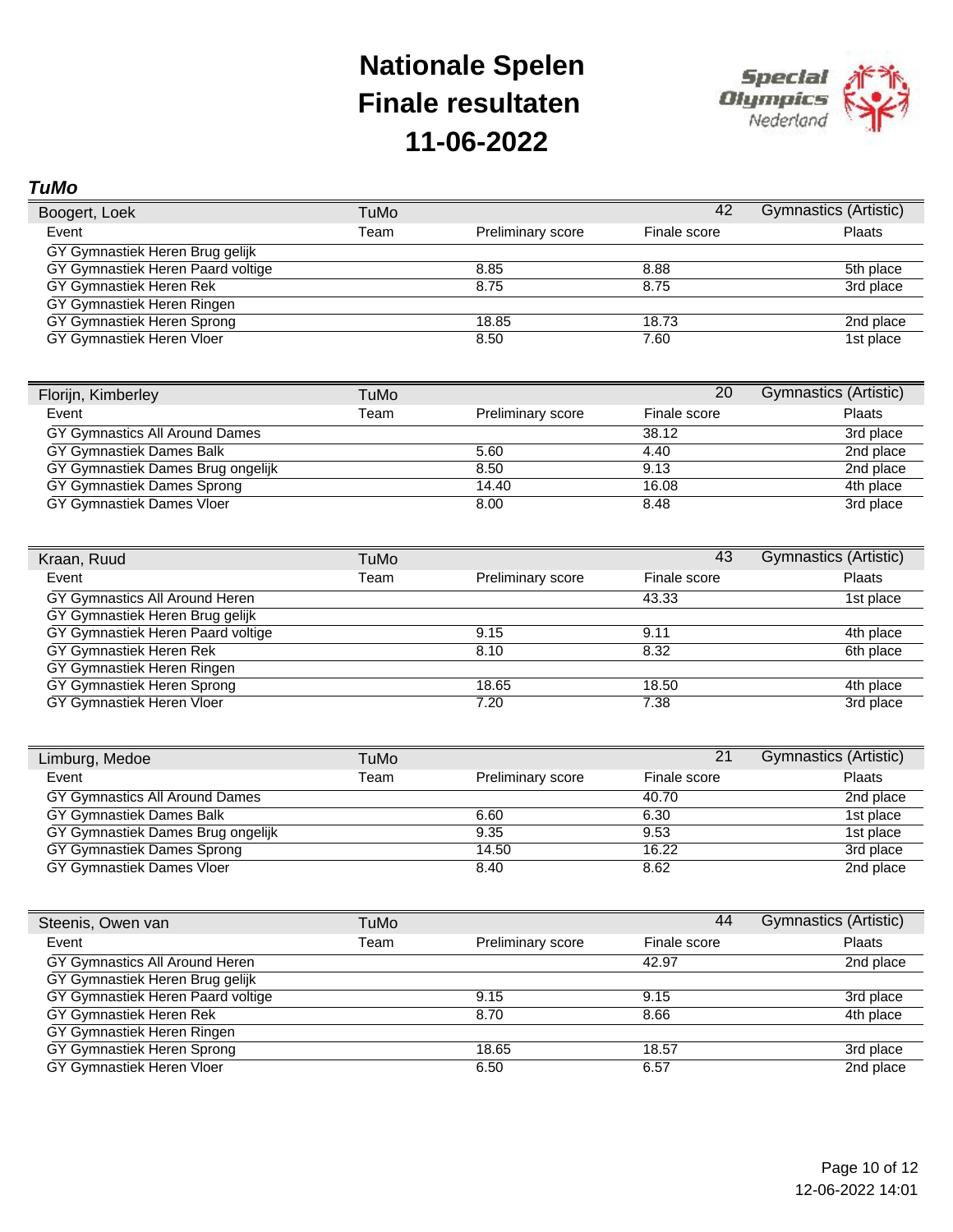

#### *TuMo*

| Synowiecki, Marcus                | TuMo |                   | 32           | Gymnastics (Artistic) |
|-----------------------------------|------|-------------------|--------------|-----------------------|
| Event                             | Team | Preliminary score | Finale score | <b>Plaats</b>         |
| GY Gymnastics All Around Heren    |      |                   | 42.67        | 3rd place             |
| GY Gymnastiek Heren Brug gelijk   |      |                   |              |                       |
| GY Gymnastiek Heren Paard voltige |      | 8.35              | 8.31         | 7th place             |
| GY Gymnastiek Heren Rek           |      | 8.00              | 8.07         | 7th place             |
| GY Gymnastiek Heren Ringen        |      |                   |              |                       |
| GY Gymnastiek Heren Sprong        |      | 18.45             | 18.82        | 1st place             |
| GY Gymnastiek Heren Vloer         |      | 7.00              | 7.45         | 2nd place             |

| Visser, Joost                     | TuMo |                   | 31           | Gymnastics (Artistic) |
|-----------------------------------|------|-------------------|--------------|-----------------------|
| Event                             | Team | Preliminary score | Finale score | Plaats                |
| GY Gymnastics All Around Heren    |      |                   | 107.90       | 1st place             |
| GY Gymnastiek Heren Brug gelijk   |      | 16.95             | 17.47        | 2nd place             |
| GY Gymnastiek Heren Paard voltige |      | 17.30             | 17.18        | 4th place             |
| GY Gymnastiek Heren Rek           |      | 18.05             | 18.23        | 4th place             |
| GY Gymnastiek Heren Ringen        |      | 18.55             | 18.36        | 3rd place             |
| GY Gymnastiek Heren Sprong        |      | 18.80             | 19.17        | 1st place             |
| GY Gymnastiek Heren Vloer         |      | 17.30             | 17.45        | 1st place             |